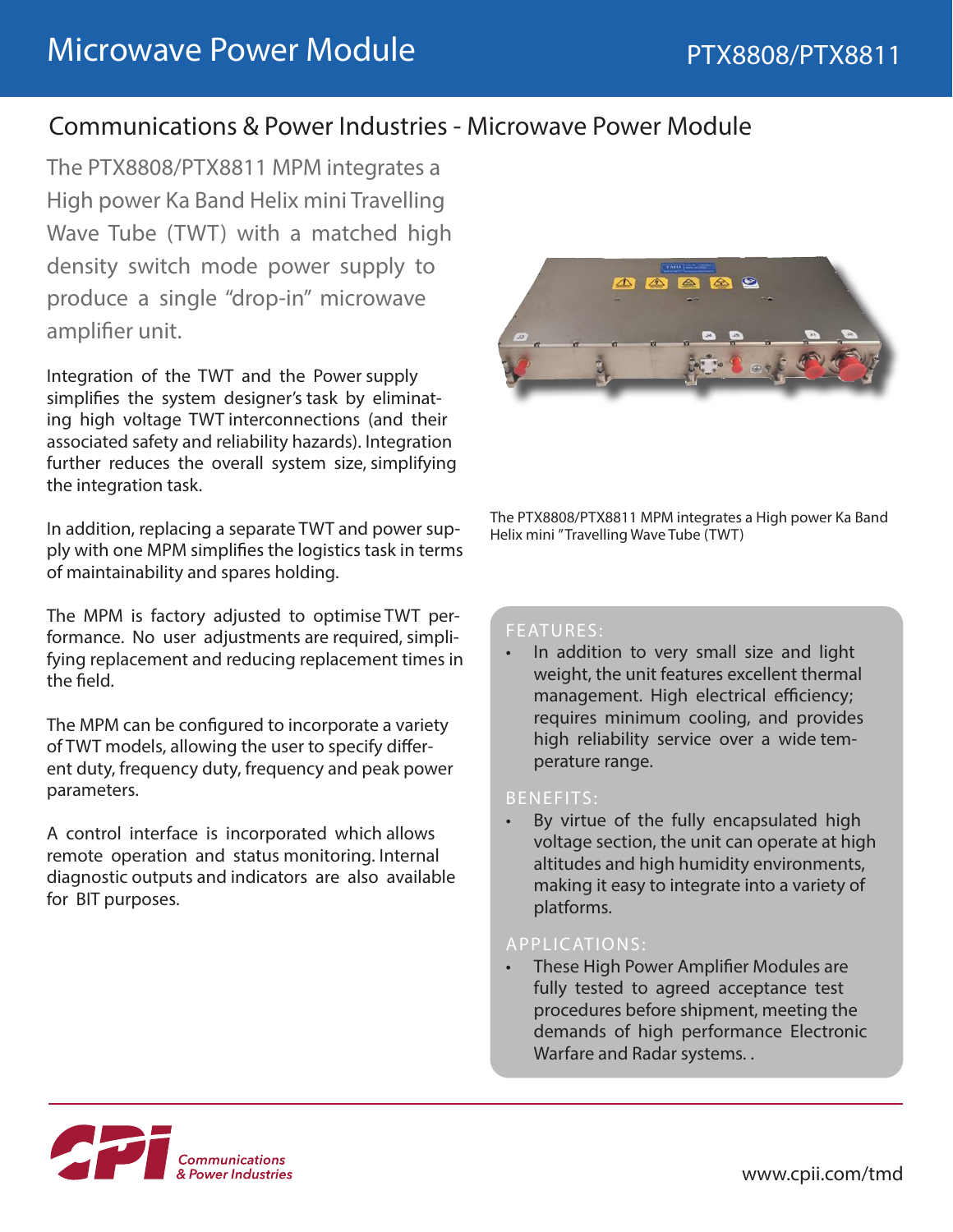## **Specification**



## RF Characteristics

| <b>Frequency Range</b>       | (See Figure)          | Delay from trailing edge of    | 500 ms maximum     |
|------------------------------|-----------------------|--------------------------------|--------------------|
| and Saturated Output         |                       | grid window pulse to full RF   |                    |
| Power                        |                       | cutoff                         |                    |
| Input drive for Power        | 0 dBm $\pm$ 1 dBm     | Maximum spurious FM            | -40 dBc spurious * |
| <b>Noise Power Density</b>   | -20 dBm/MHz (typical) | measured in a 100 Hz band-     |                    |
| (Beam ON)                    | -40 dBm/MHz (max)     | width                          |                    |
| <b>Noise Power Density</b>   | - 90 dBm/MHz          | Input VSWR                     | 2.0:1 maximum      |
| (Beam OFF)                   |                       | <b>Output VSWR</b>             | 2.5:1 maximum      |
| <b>Second Harmonic</b>       | $\leq$ -8 dBc         | Max Rated RF input power       | $+2dBm$            |
| Duty Cycle                   | 100% maximum          |                                |                    |
| <b>Pulse Width</b>           | 1.0 to $\infty$ us    | <b>Prime Power Requirement</b> |                    |
| <b>Pulse Repetition</b>      | 20 kHz maximum        | <b>Prime Power</b>             | 270V               |
| Frequency                    |                       | <b>Power Consumption</b>       | 1,000 W maximum    |
| Delay from leading edge of   | 500 ns maximum        | <b>RF Efficiency</b>           | 25% typical        |
| grid window pulse to full RF |                       |                                |                    |
| out                          |                       |                                |                    |

\*(typical, measured under CW conditions)



www.cpii.com/tmd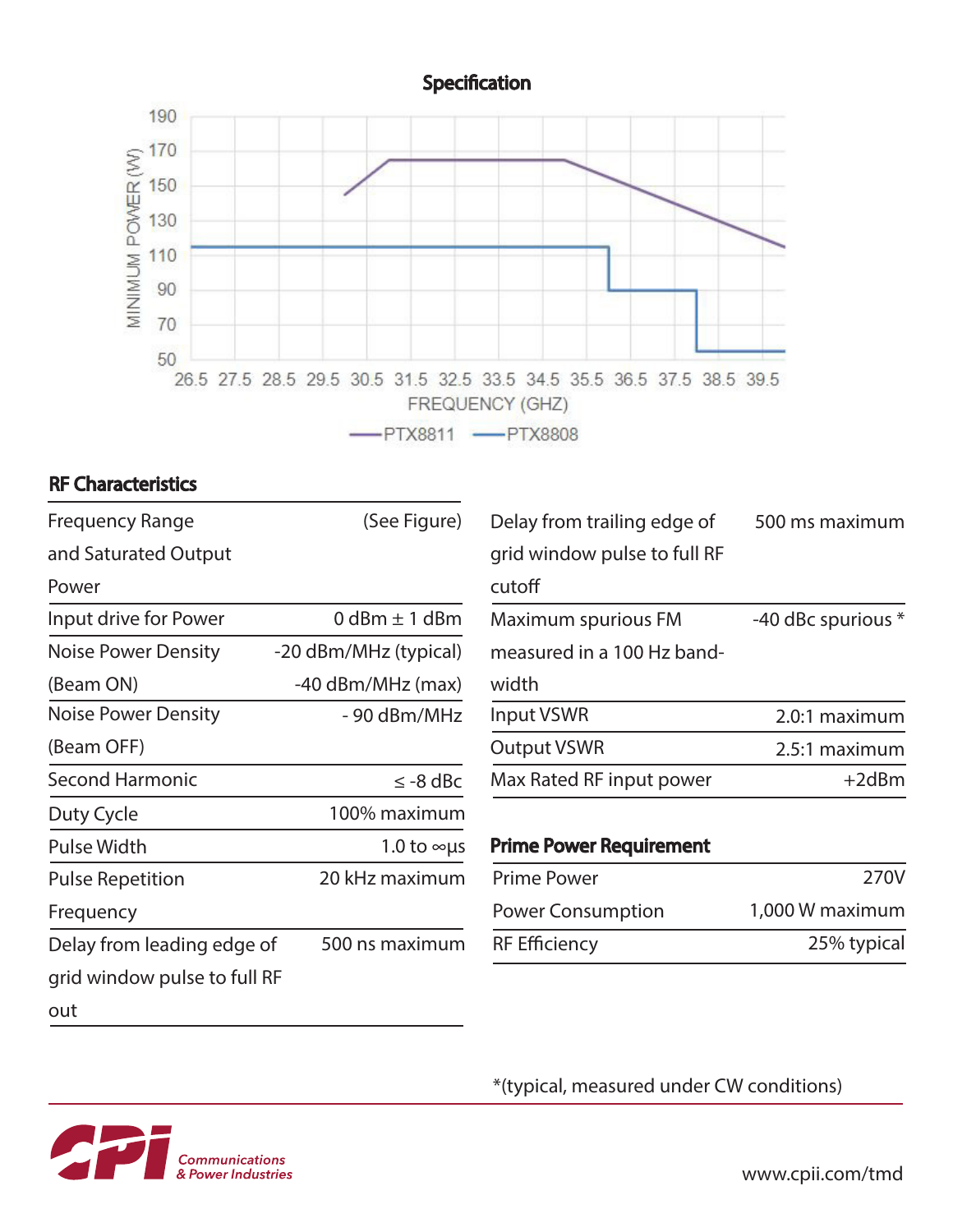## **Connectors**

| <b>Primary Power Input</b>    | D38999 to MIL-      |
|-------------------------------|---------------------|
| Connector                     | DTL-38999 series 3) |
| <b>Control and Monitoring</b> | D38999 to MIL-      |
| Connector                     | DTL-38999 series 3) |
| <b>RF Input Connector</b>     | 2.92 mm Precision   |
|                               | Coaxial             |
| <b>RF Reverse Power</b>       | 2.92 mm Precision   |
| Connector                     | Coaxial             |
| <b>RF Output Connector</b>    | WR28                |

#### Grid Window Input Pulse

| Input level to hold TWT | $+3.5$ V to $+15$ V into |
|-------------------------|--------------------------|
| <b>ON</b>               | 150 Ohms                 |
| Input to Hold TWT       | $<$ 0.8 V into 150 Ohms  |
| <b>OFF</b>              |                          |
| Pulse Width:            | Minimum 500 ns           |
|                         | Maximum CW               |

### Control and Monitoring

| Control Inputs                 | Standby (low)/          |
|--------------------------------|-------------------------|
| $(<0.8 V Low, + 5 V to +15 V)$ | Operate (high)          |
| <b>Status Outputs</b>          | Warm up (low $=$ true)  |
|                                | $HV$ On (high $=$ true) |
|                                | Fault (low $=$ true)    |
|                                |                         |

#### Beam and Body (Helix) Current **Monitors**

Cathode Voltage Monitor

### Fault Protection

Peak and Average Beam and Helix Trips, Prime Power Fault Protection, TWT and Power Supply Thermal Protection. Duty Cycle and Pulse Width Limiting available for pulsed units.

The TWT is protected against Power Supply Faults and operation is inhibited if the correct Electrode Voltages are not present.

| Auto-reset after fault. |
|-------------------------|
| 180 to 195 seconds      |
|                         |

## **Mechanical**

| <b>Mechanical Outline</b> | 450 x 224 x 59.5 mm       |
|---------------------------|---------------------------|
| Weight                    | 8.5 kg maximum            |
| Orientation               | Any                       |
| Finish                    | <b>Electroless Nickel</b> |
| Markings/Labels           | <b>Type Number</b>        |
|                           | Model Number              |
|                           | <b>Serial Number</b>      |
|                           | Connector Ident           |
|                           | Hazard Warningr           |
| Cooling                   | Conduction                |
|                           |                           |